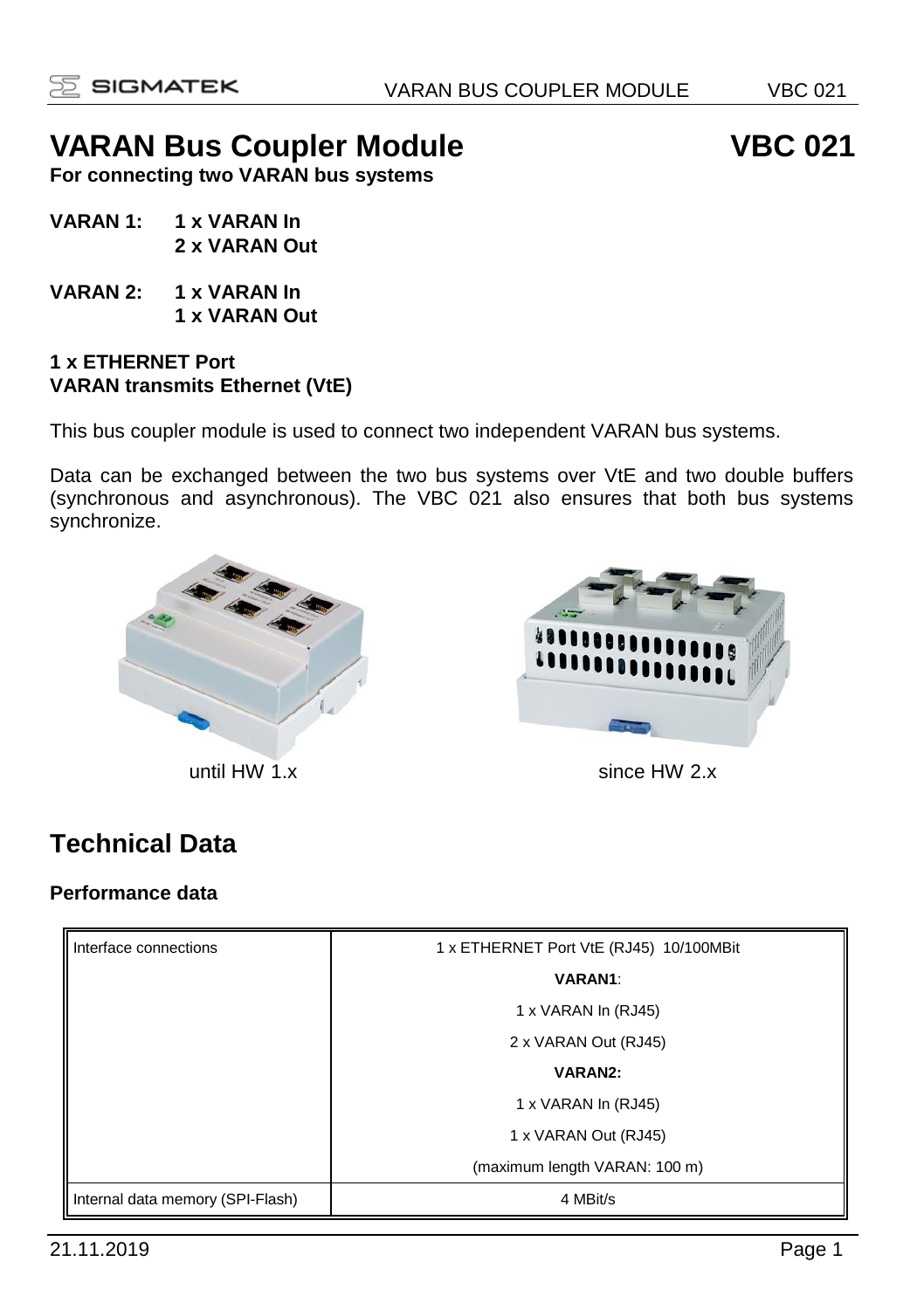

#### **Electrical requirements**

| Supply voltage                 | $18 - 30$ V DC                                |
|--------------------------------|-----------------------------------------------|
| Current consumption of voltage | Typically 200 mA (at $+$ 24 V) (until HW 1.x) |
| supply                         | Typically 120 mA (at $+$ 24 V) (since HW 2.x) |

**Only suitable for connection to secondary isolated power supply rated 24 V DC. Fuse in accordance with UL248 shall be connected in the field between the supply source and device terminals.**

**Uniquement pour la connexion à une alimentation isolée secondaire de tension nominale 24 V DC. Un fusible conforme UL248 doit être placé entre la source d'alimentation et les bornes de l'appareil.**

#### **Miscellaneous**

| Article number   | 16-054-021 |
|------------------|------------|
| Hardware version | 1.x, 2.x   |

#### **Environmental conditions**

| Storage temperature         | $-20 - +85$ °C                              |       |
|-----------------------------|---------------------------------------------|-------|
| Environmental temperature   | $0 - +60$ °C                                |       |
| Humidity                    | 0 - 95 %, uncondensed                       |       |
| EMC stability *)            | According to EN 61000-6-2 (industrial area) |       |
| <b>EMC</b> noise generation | According to EN 61000-6-4 (industrial area) |       |
| Shock resistance            | EN 60068-2-27                               |       |
| <b>Protection Type</b>      | EN 60529                                    | IP 20 |

\*) Control box mounting required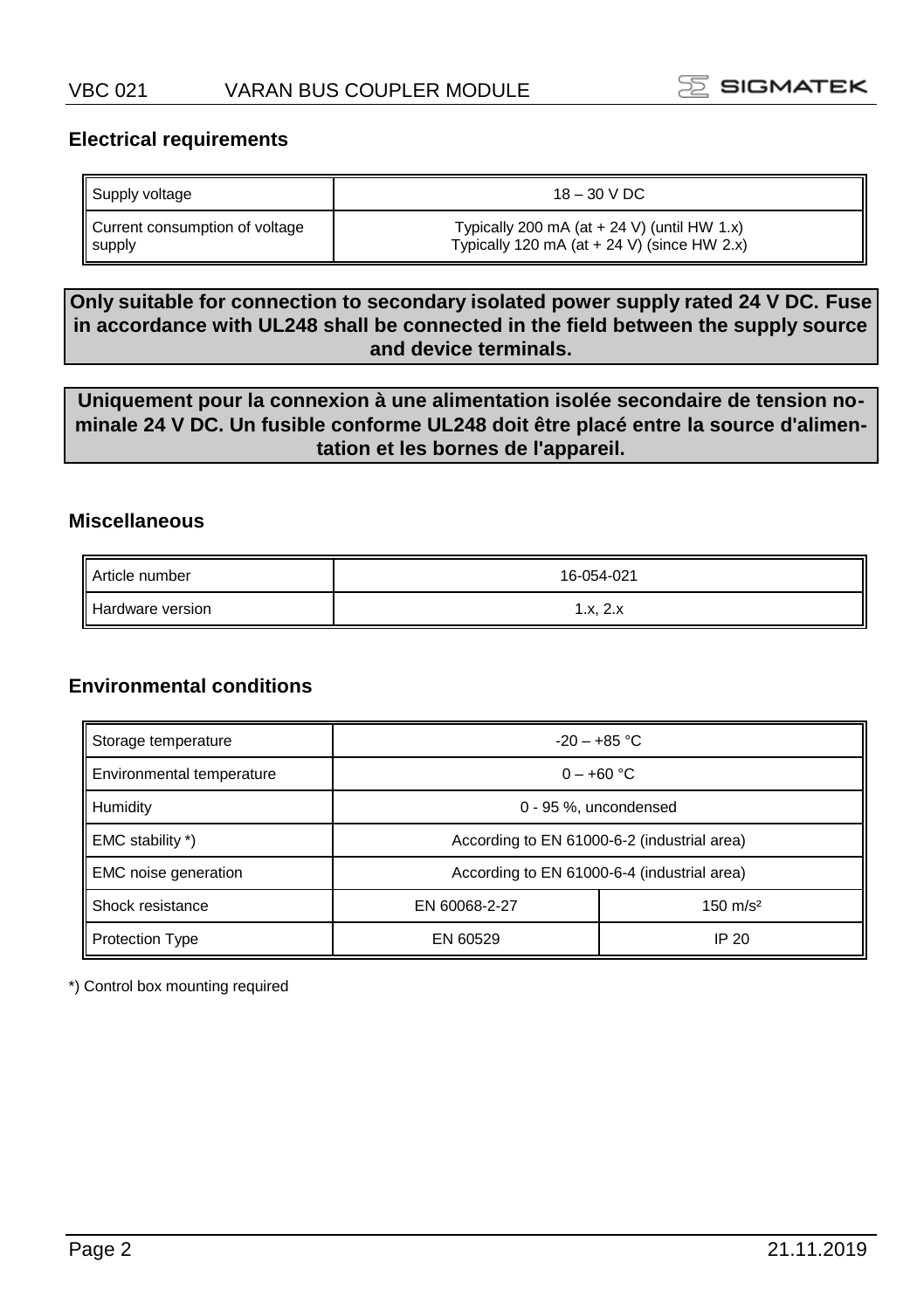# **Mechanical Dimensions until HW 1.x**

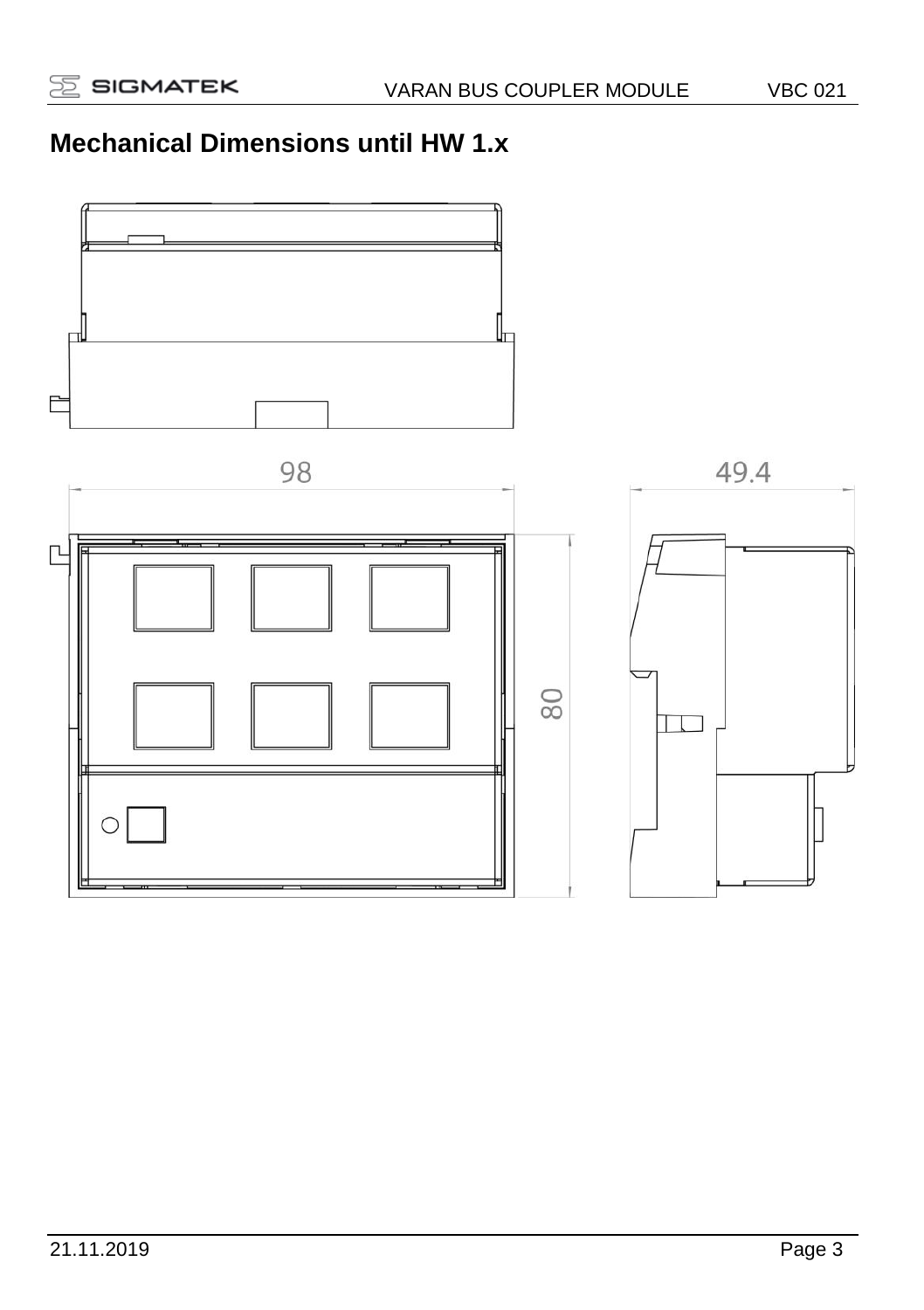# **Mechanical Dimensions since HW 2.x**



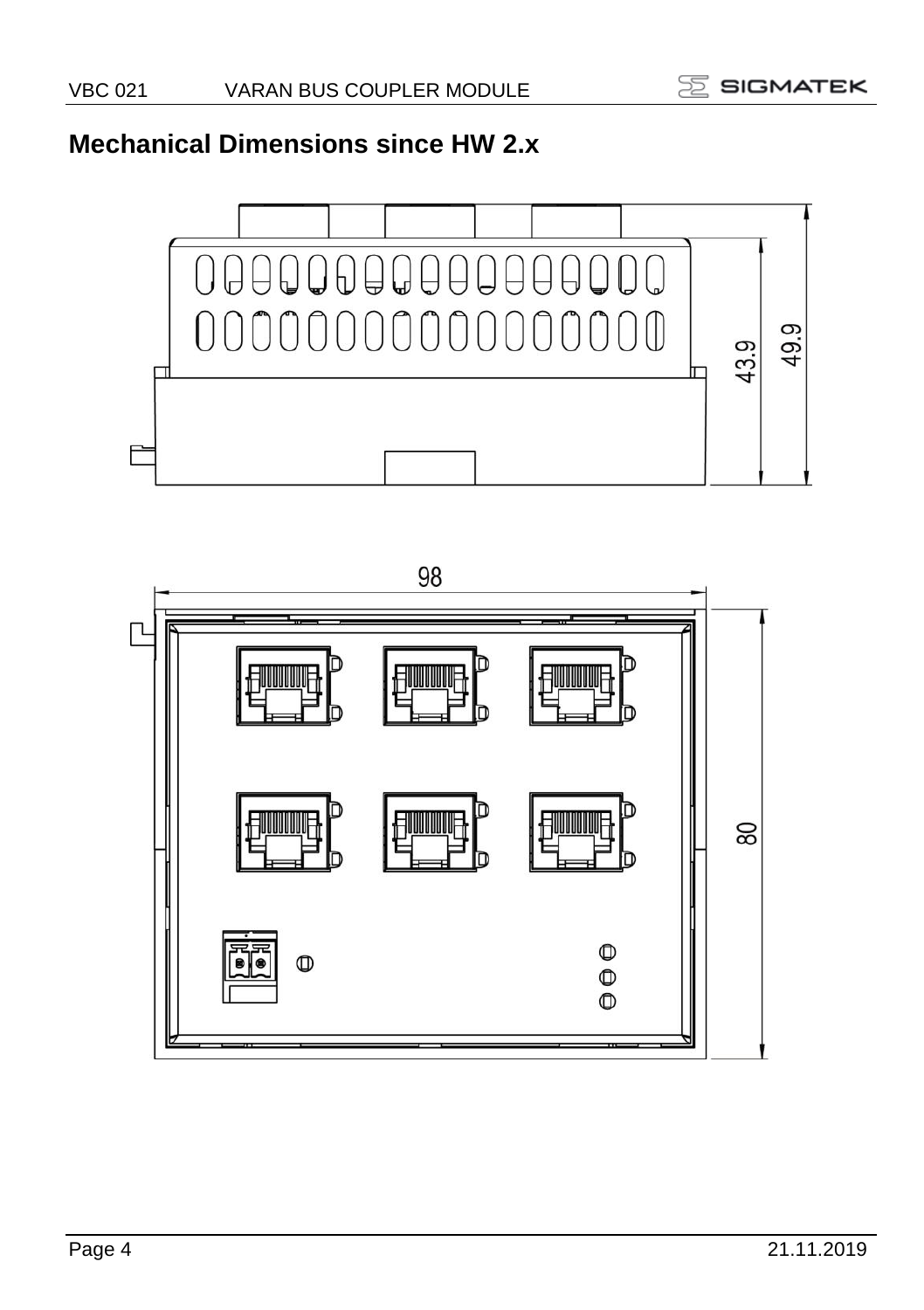# **Connector Layout**

### **Connector Layout until HW 1.x**



**Connector Layout since HW 2.x**

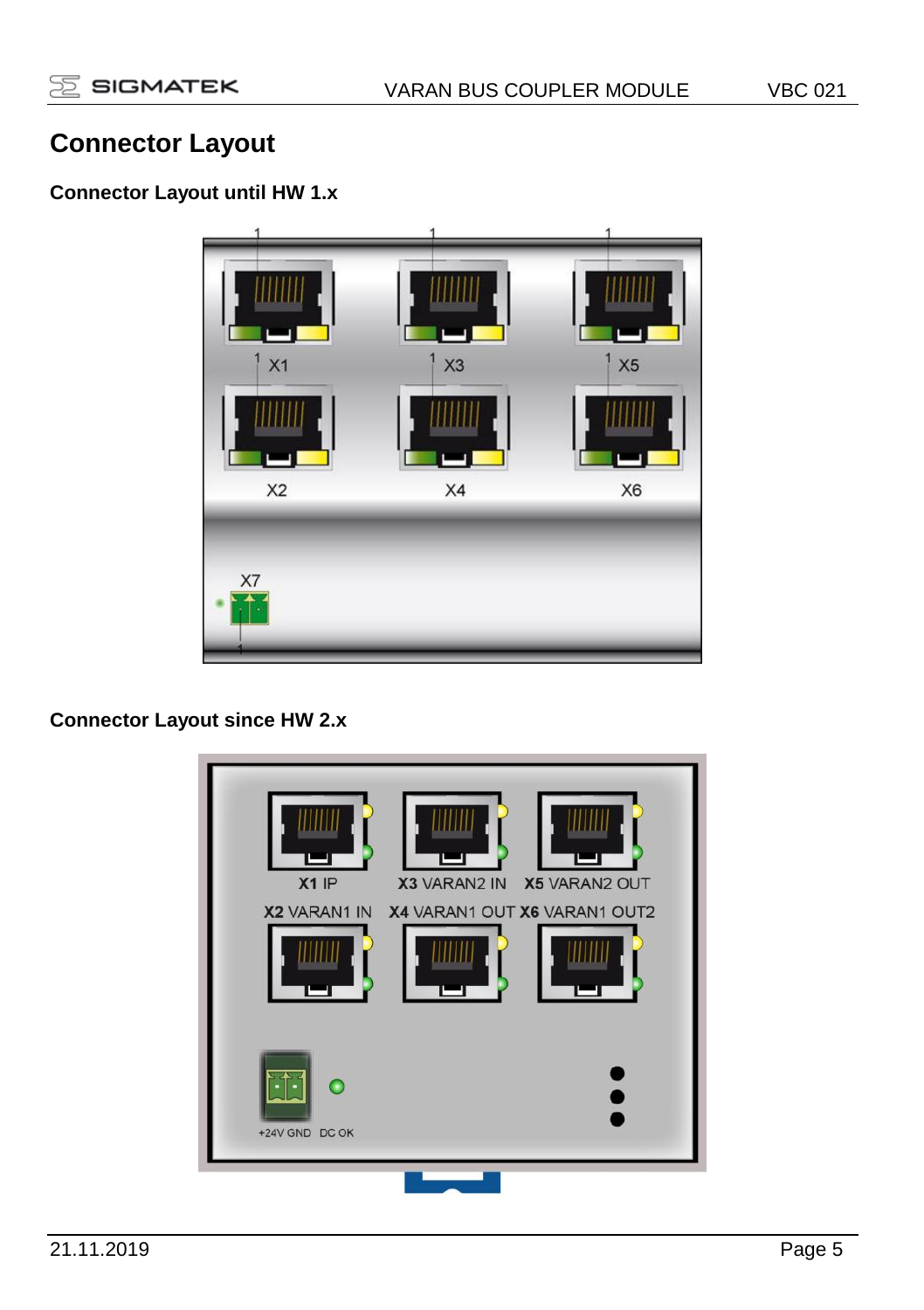#### **X1: ETHERNET Port (VtE)**



until HW 1.x



| Pin            | <b>Function</b> |
|----------------|-----------------|
|                | $TX/RX +$       |
| $\overline{2}$ | TX/RX -         |
| 3              | $RXTX +$        |
| $4 - 5$        | not connected   |
| 6              | RX/TX-          |
| $7 - 8$        | <b>GND</b>      |
|                |                 |
| <b>LEDs</b>    | <b>Function</b> |
| Yellow         | <b>ACTIVE</b>   |
| Green          | <b>LINK</b>     |

| LED           | Color  | <b>Description</b>                                            |
|---------------|--------|---------------------------------------------------------------|
| <b>ACTIVE</b> | Yellow | Lights when data is exchanged over the ETHERNET               |
| LINK          | Green  | Lights when the connection between the two PHs is established |
|               | Green  | Blinks when data is received over the ETHERNET                |

#### **X2: VARAN 1 IN**



| <b>LED</b>    | Color  | <b>Description</b>                                            |
|---------------|--------|---------------------------------------------------------------|
| <b>ACTIVE</b> | Yellow | Lights when data is exchanged over the VARAN bus              |
| <b>LINK</b>   | Green  | Lights when the connection between the two PHs is established |
|               | Green  | Blinks when data is received over the VARAN bus               |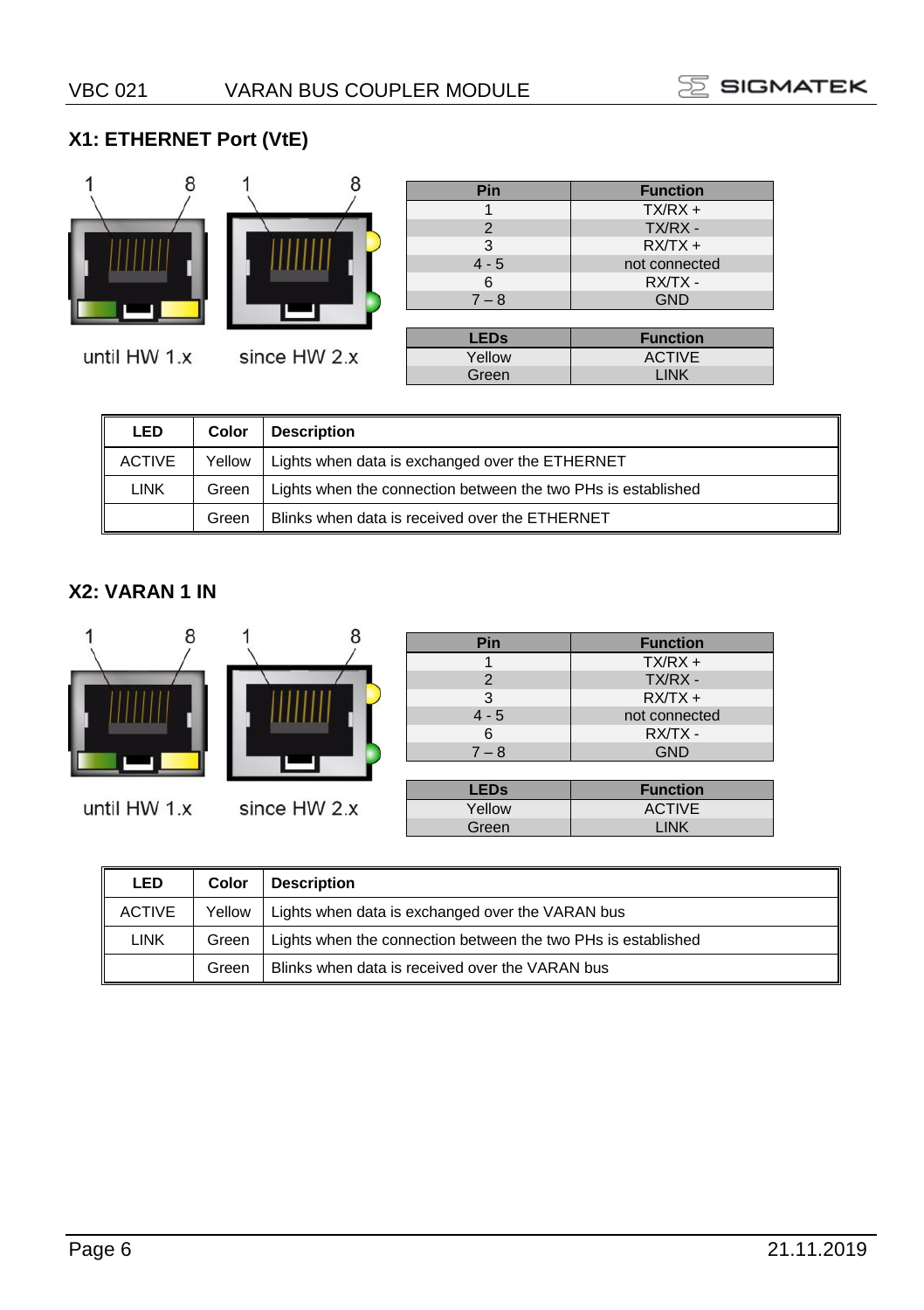### **X3: VARAN 2 IN**



until HW 1.x



8

| Pin                    | <b>Function</b> |
|------------------------|-----------------|
|                        | $TX/RX +$       |
| 2                      | TX/RX -         |
| 3                      | $RXTX +$        |
| $4 - 5$                | not connected   |
| 6                      | RX/TX -         |
| $7 - 8$                | <b>GND</b>      |
|                        |                 |
| <b>LED<sub>s</sub></b> | <b>Function</b> |
| Yellow                 | <b>ACTIVE</b>   |
| Green                  | <b>LINK</b>     |

| <b>LED</b>    | Color  | <b>Description</b>                                            |
|---------------|--------|---------------------------------------------------------------|
| <b>ACTIVE</b> | Yellow | Lights when data is exchanged over the VARAN bus              |
| LINK          | Green  | Lights when the connection between the two PHs is established |
|               | Green  | Blinks when data is received over the VARAN bus               |

#### **X4: VARAN 1 OUT1**



until HW 1.x

| since HW 2.x |  |
|--------------|--|

| Pin     | <b>Function</b> |
|---------|-----------------|
|         | $TX/RX +$       |
| 2       | TX/RX -         |
| 3       | $RXTX +$        |
| $4 - 5$ | not connected   |
| 6       | RX/TX -         |
| $7 - 8$ | <b>GND</b>      |
|         |                 |

| <b>LEDs</b> | <b>Function</b> |
|-------------|-----------------|
| Yellow      | <b>ACTIVE</b>   |
| Green       | LINK            |

| <b>LED</b> | Color  | <b>Description</b>                                            |
|------------|--------|---------------------------------------------------------------|
| ACTIVE     | Yellow | Lights when data is exchanged over the VARAN bus              |
| LINK       | Green  | Lights when the connection between the two PHs is established |
|            | Green  | Blinks when data is received over the VARAN bus               |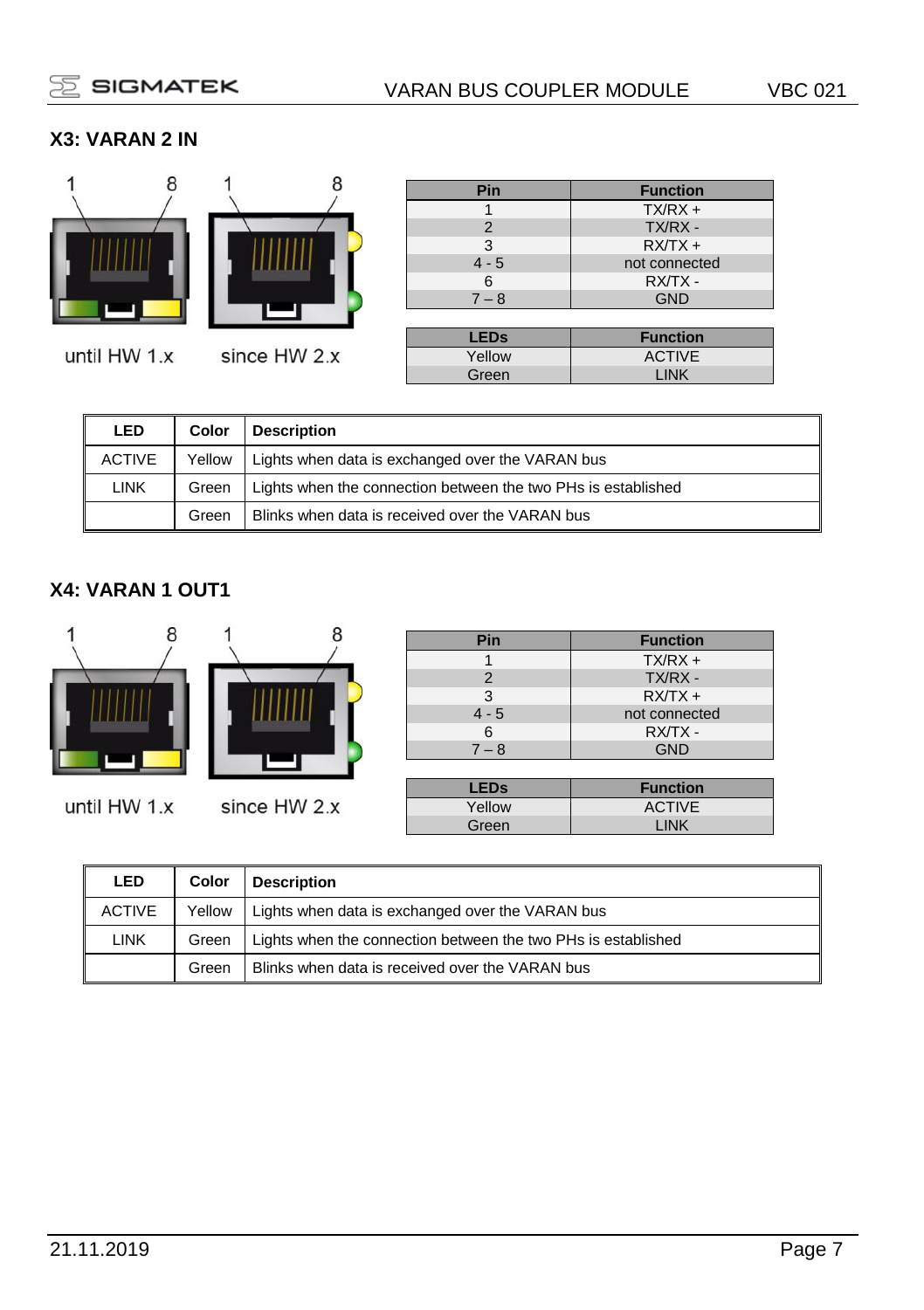#### **X5: VARAN 2 OUT**



| Pin                    | <b>Function</b> |
|------------------------|-----------------|
|                        | $TX/RX +$       |
| 2                      | TX/RX -         |
| 3                      | $RXTX +$        |
| $4 - 5$                | not connected   |
| 6                      | RX/TX-          |
| $7 - 8$                | <b>GND</b>      |
|                        |                 |
| <b>LED<sub>s</sub></b> | <b>Function</b> |
| Yellow                 | <b>ACTIVE</b>   |
| Green                  | LINK            |

| <b>LED</b>    | Color  | <b>Description</b>                                            |
|---------------|--------|---------------------------------------------------------------|
| <b>ACTIVE</b> | Yellow | Lights when data is exchanged over the VARAN bus              |
| <b>LINK</b>   | Green  | Lights when the connection between the two PHs is established |
|               | Green  | Blinks when data is received over the VARAN bus               |

#### **X6: VARAN 1 OUT2**



| Pin     | <b>Function</b> |
|---------|-----------------|
|         | $TX/RX +$       |
| 2       | TX/RX -         |
| 3       | $RXTX +$        |
| $4 - 5$ | not connected   |
| 6       | RX/TX -         |
| $7 - 8$ | <b>GND</b>      |
|         |                 |

| LEDs   | <b>Function</b> |
|--------|-----------------|
| Yellow | <b>ACTIVE</b>   |
| Green  | <b>INK</b>      |

#### **X7: Power plug**

| <b>Function</b> |
|-----------------|
| +24 V supply    |
| GND             |
|                 |



#### **Useable connectors**

#### **Connector with spring clamp:**

Phoenix Contact: FK-MCP 1.5/ 2-ST-3.5

The complete C-DIAS plug set CKL 141 with spring clamp is available from SIGMATEK with the article number 12-600-141.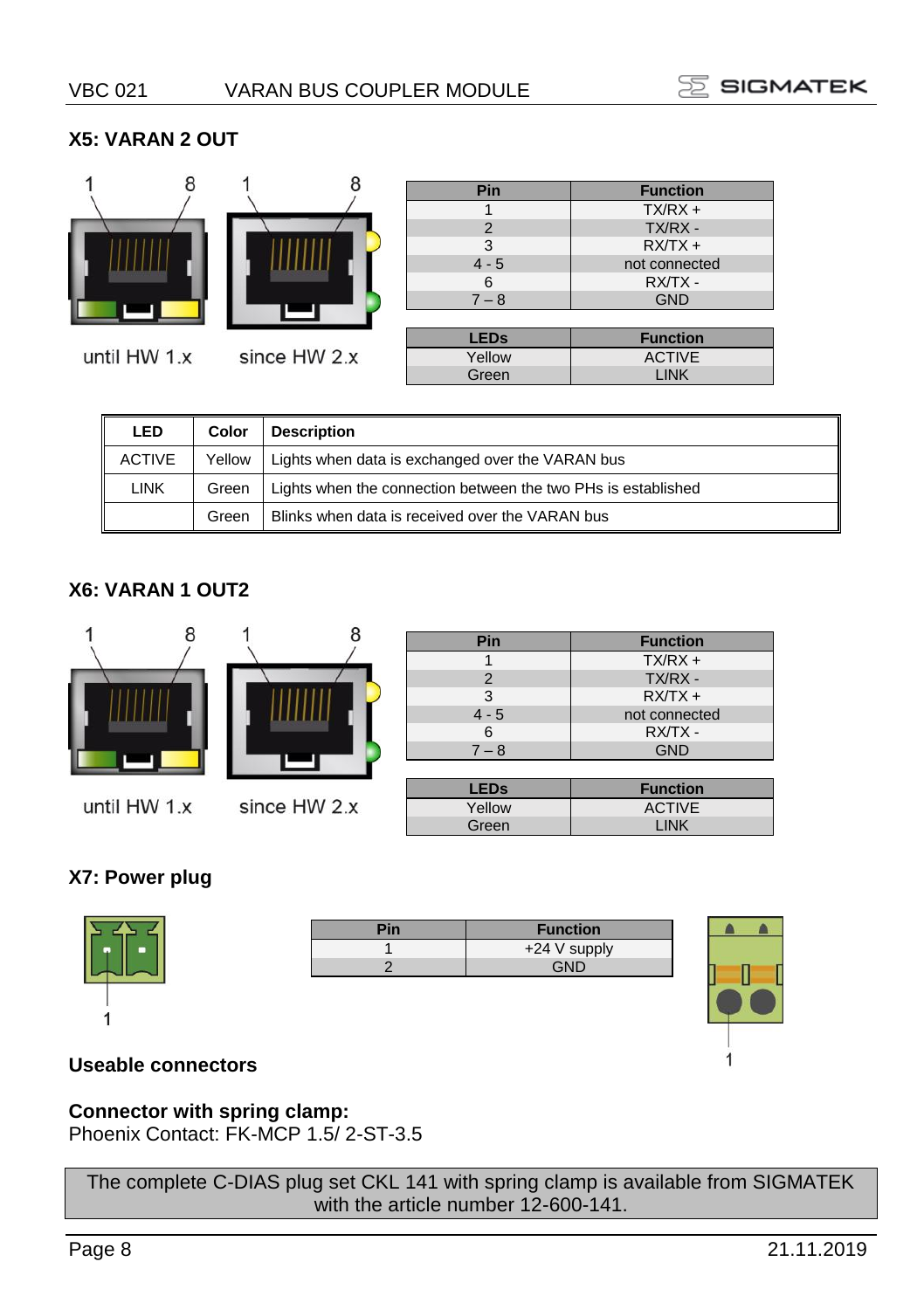# **Detailed Description**

#### **General**

The VBC 021 appears in each of the VARAN bus systems as an independent VARAN client.

#### **Synchronizing VARAN bus systems**

In combination with the hardware classes, the VBC 021 ensures that both bus systems are synchronized with one another. As soon as the isochronous task has started in both VARAN bus systems, the VBC 021 starts to measure the phase offset between the two bus systems. The hardware class ensures that in VARAN bus 2, the VARAN-Manager regulates its bus cycle so that both systems are synchronized.

#### **CAUTION! The VARAN 2 side of a VBC 021 must only be present once within a VARAN bus system, otherwise conflicts will occur during synchronization. For CPUs with multiple VARAN Managers, this applies to both VARAN Managers.**

#### **Synchronous double buffer**

The synchronous double buffer (1kbyte) ensures that data exchange between the two bus systems is possible through the synchronous bus cycle without the danger of inconsistent data.

#### **Asynchronous double buffer**

The asynchronous double buffer (1kbyte) ensures that data exchange between the two bus systems is possible through the asynchronous bus cycle without the danger of inconsistent data.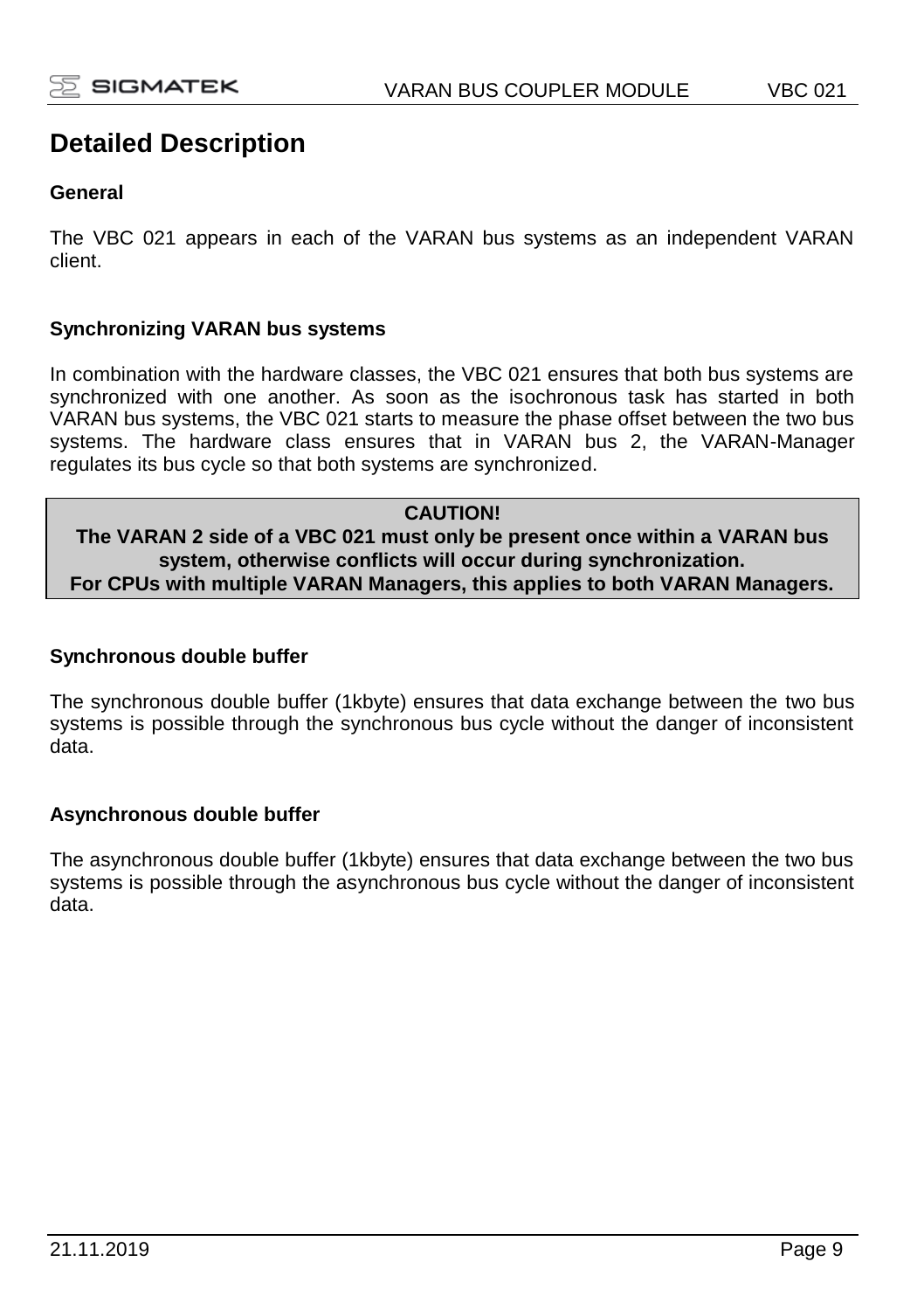#### **VARAN transmits ETHERNET (VtE)**

The VARAN bus provides the possibility to transmit Ethernet packets.

Some VARAN clients have an Ethernet port. The incoming Ethernet packets are distributed, as with a HUB, to all other Ethernet ports in the VARAN bus and the VARAN-Manager (and therewith the CPU) using VtE.

With the **VBC 021** Ethernet packets in a VARAN bus are not only provided using VtE in the Ethernet port, but also transmitted to the other VARAN bus and from there, distributed with VtE to the Manager and all other clients with a VARAN Ethernet port.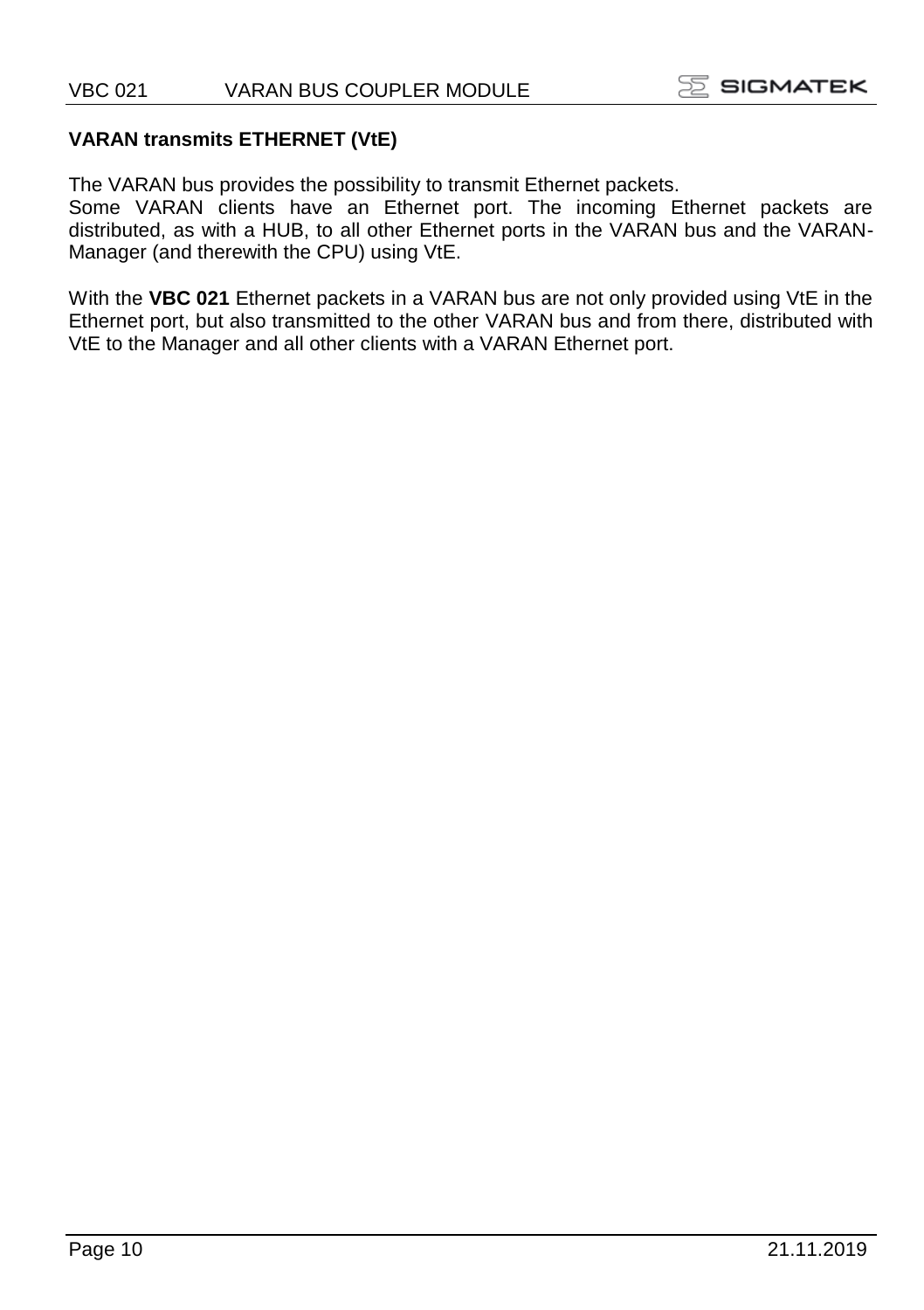## **Bus Structure on the VBC 021**

The VARAN bus can be configured in a tree and/or linear structure. The advantage of the tree structure is shorter response times from the farthest VARAN clients that with a linear structure.

The VBC 021 allows the configuration of a tree structure on the VARAN 1 side; on the VARAN 2 side, the continuation of a linear structure is possible.

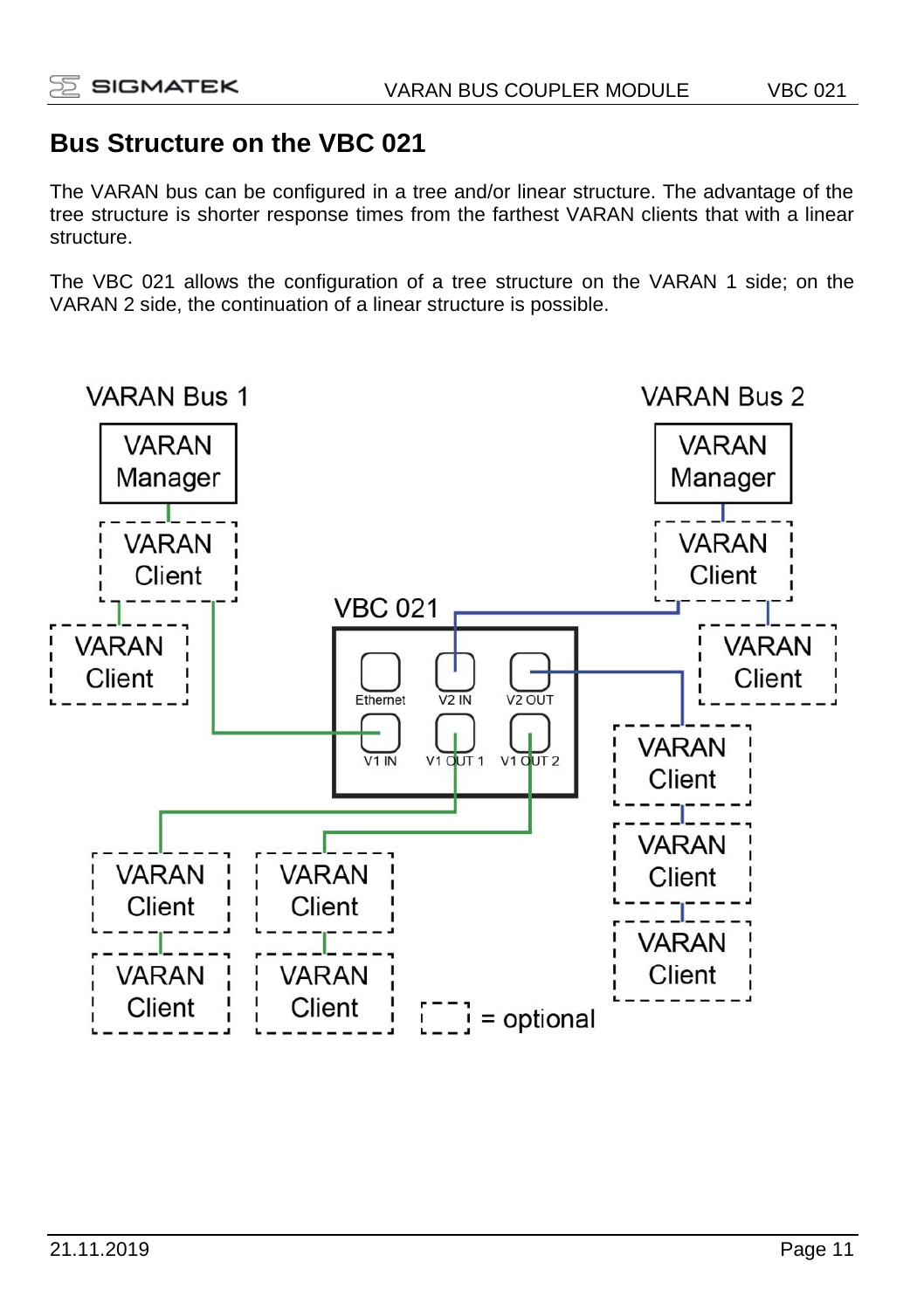#### **Coupling more than 2 VARAN bus systems**

If VARAN bus systems are coupled with the VBC 021 via the VARAN 1 side, then depending on memory and performance limits, any number of VARAN bus systems can be coupled by cascading the VBC 021 until the VARAN bus subscriber limit of is reached.

Example of coupling VARAN bus systems with VBC 021 via the VARAN 1 side:



Coupling further VARAN strands with VBC 021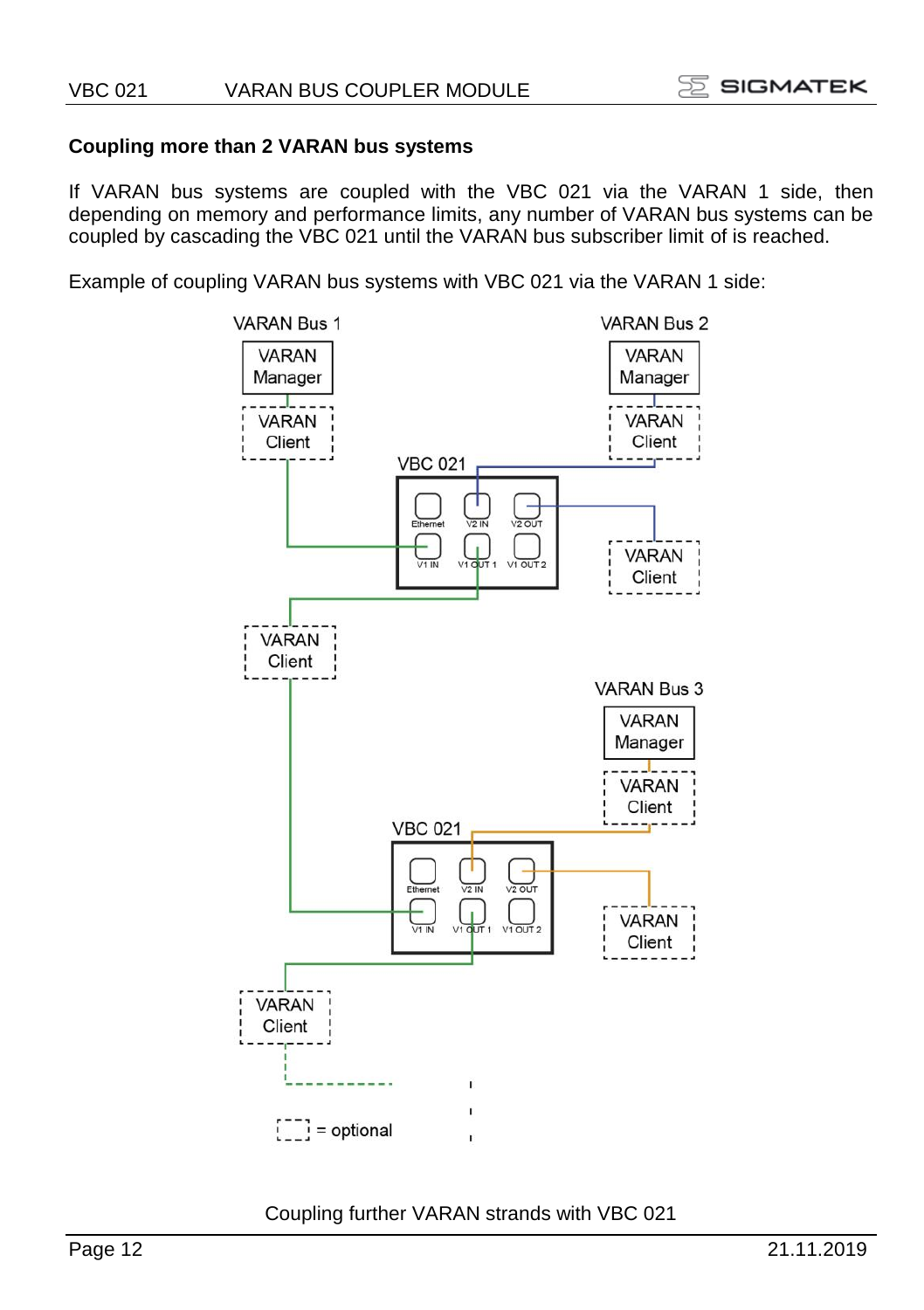If VARAN bus systems are coupled with the VBC 021 via the VARAN 2 side, up to 4 VARAN bus systems can be coupled by cascading the VBC 021 (limited to a max of 4 VARAN bus systems to keep the jitter on the VARAN bus ≤ 100 ns , as the bus participants behind the VARAN bus systems will no longer be able to synchronize).



Coupling up to 4 VARAN strands with VBC 021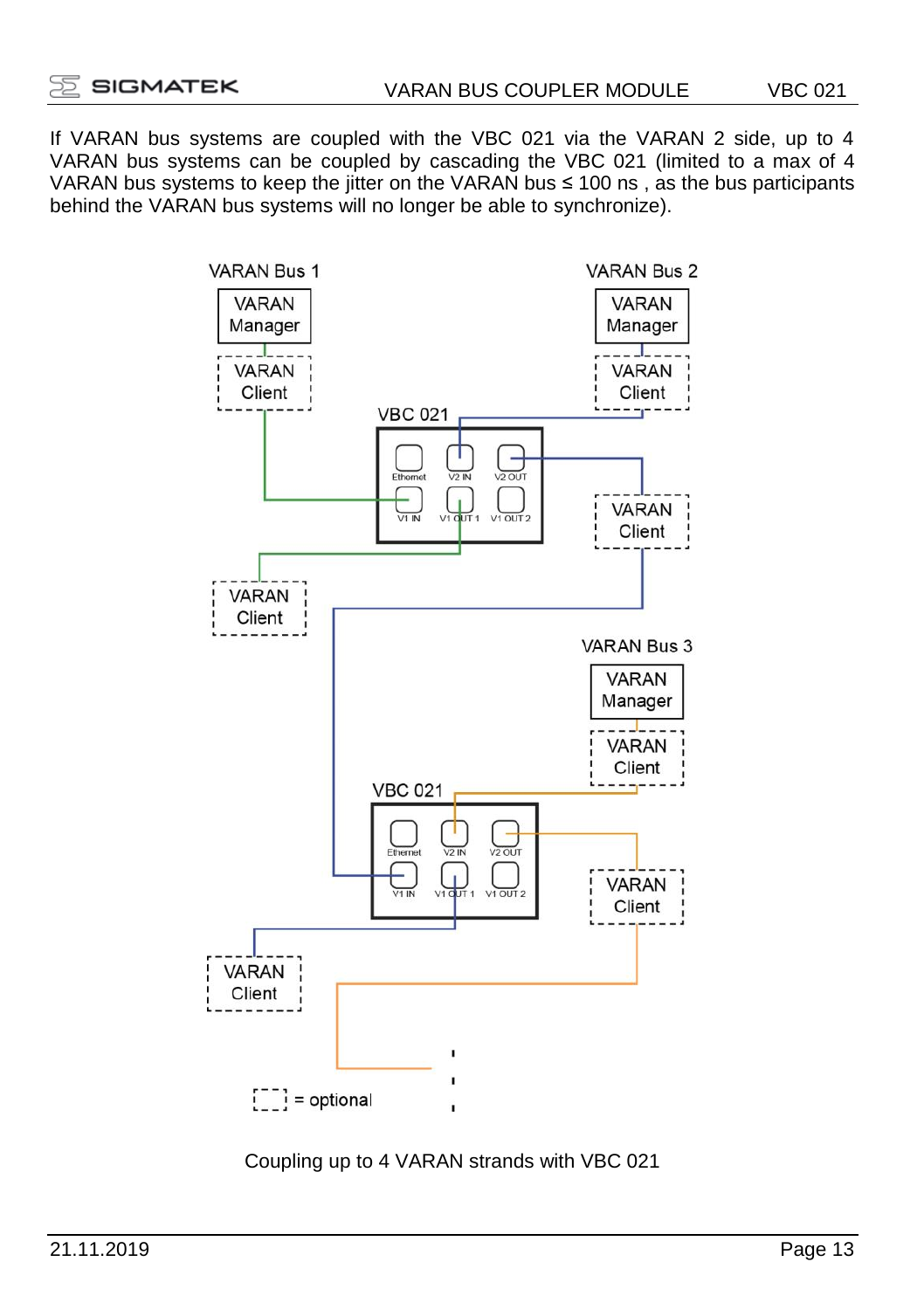Within a VARAN bus system, the VARAN 2 side of a VBC 021 can be available only once since conflicts can otherwise occur.

Example of an impermissible VARAN bus coupling:

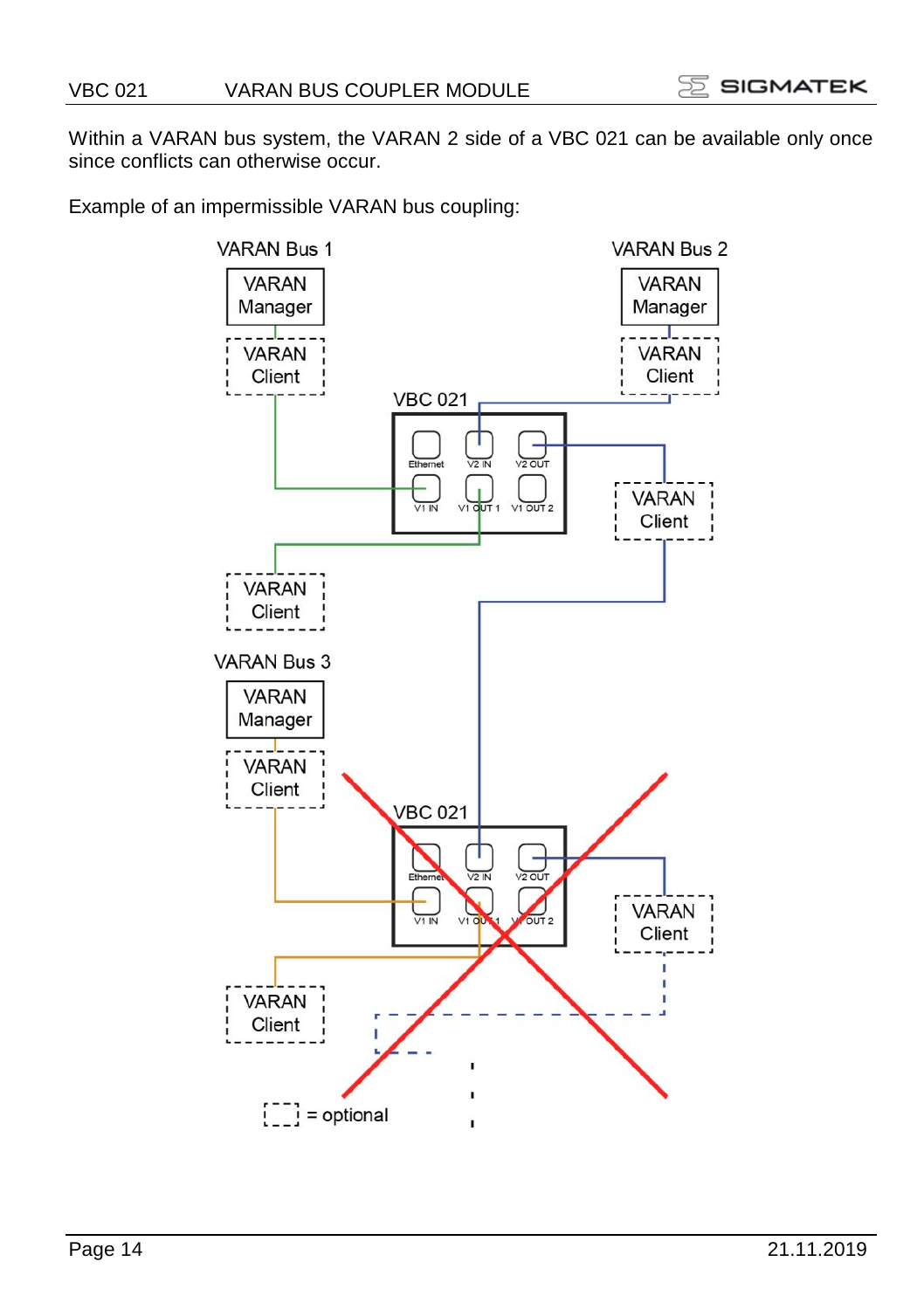# **Recommended Shielding for VARAN**

The VARAN real-time Ethernet bus system exhibits a very robust quality in harsh industrial environments. Through the use of IEEE 802.3 standard Ethernet physics, the potential between an Ethernet line and sending/receiving components are separated. In the event of an error, the VARAN Manager resends messages to a bus participant immediately. It is principally recommended that the shielding guidelines below be followed.

For applications in which the bus is run outside the control cabinet, the correct shielding is required. This is especially important, if due to physical requirements, the bus cables must be placed next to sources of strong electromagnetic noise. It is recommended that whenever possible, to avoid wiring VARAN-Bus lines parallel to power cables.

SIGMATEK recommends the use of CAT5e industrial Ethernet bus cables.

For the shielding variants, an S-FTP bus line is recommended.

An S-FTP bus is a symmetric, multi-wire cable with unshielded pairs. For the total shielding, a combination of foil and braiding is used. A non-laminated variant is recommended.

**The VARAN cable must be secured at a distance of 20 cm from the connector for protection against vibration!**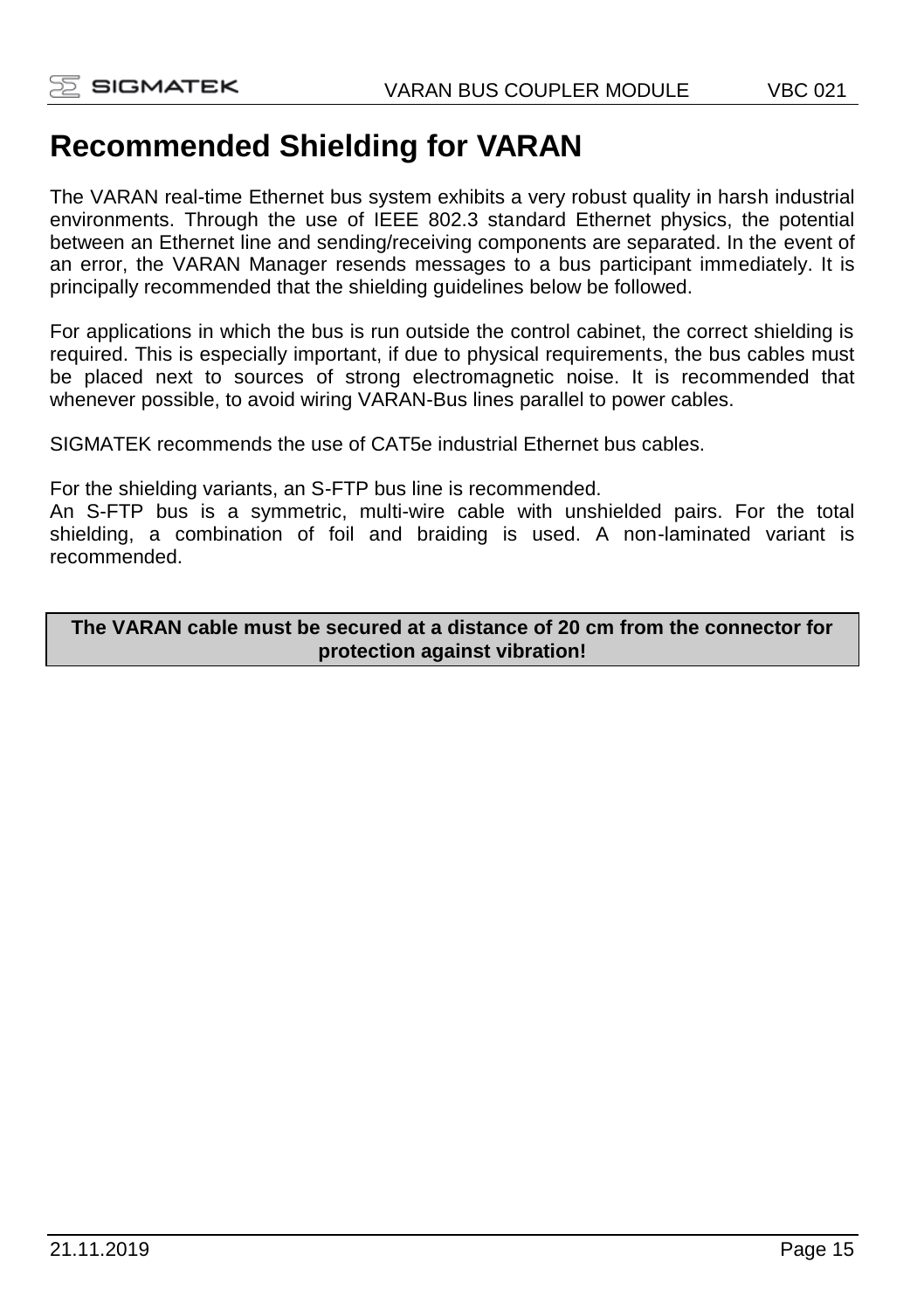# **1. Wiring from the Control Cabinet to an External VARAN Component**

If the Ethernet lines are connected from a VARAN component to a VARAN node located outside the control cabinet, the shielding should be placed at the entry point to the control cabinet housing. All noise can then be deflected from the electronic components before reaching the module.

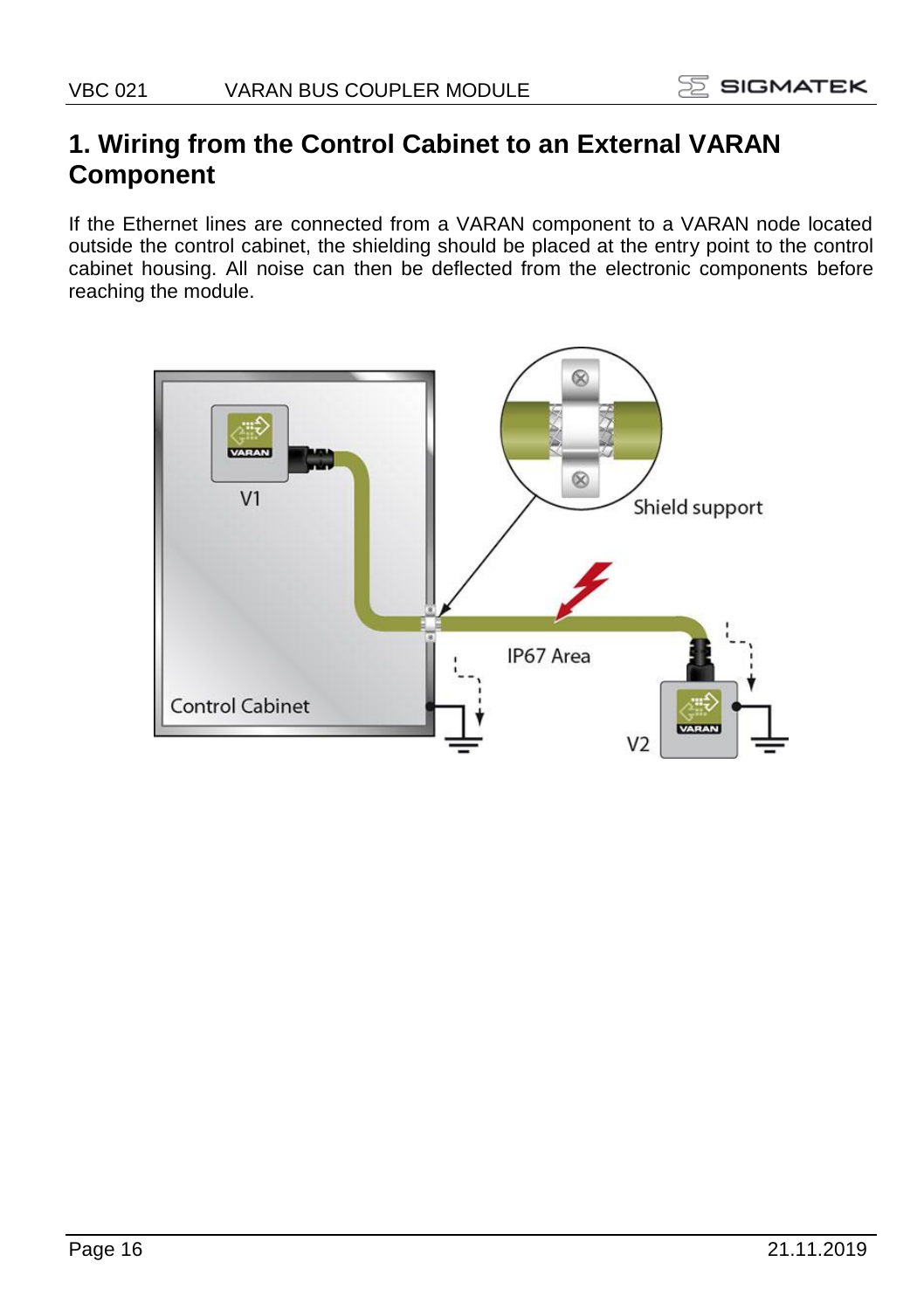# **2. Wiring Outside of the Control Cabinet**

If a VARAN bus cable must be placed outside of the control cabinet only, no additional shield connection is required. This requires that only IP67 modules and connectors be used. These components are very robust and noise resistant. The shielding for all sockets in IP67 modules are internally connected to common bus or electrically connected to the housing, whereby the deflection of voltage spikes does not flow through the electronics.

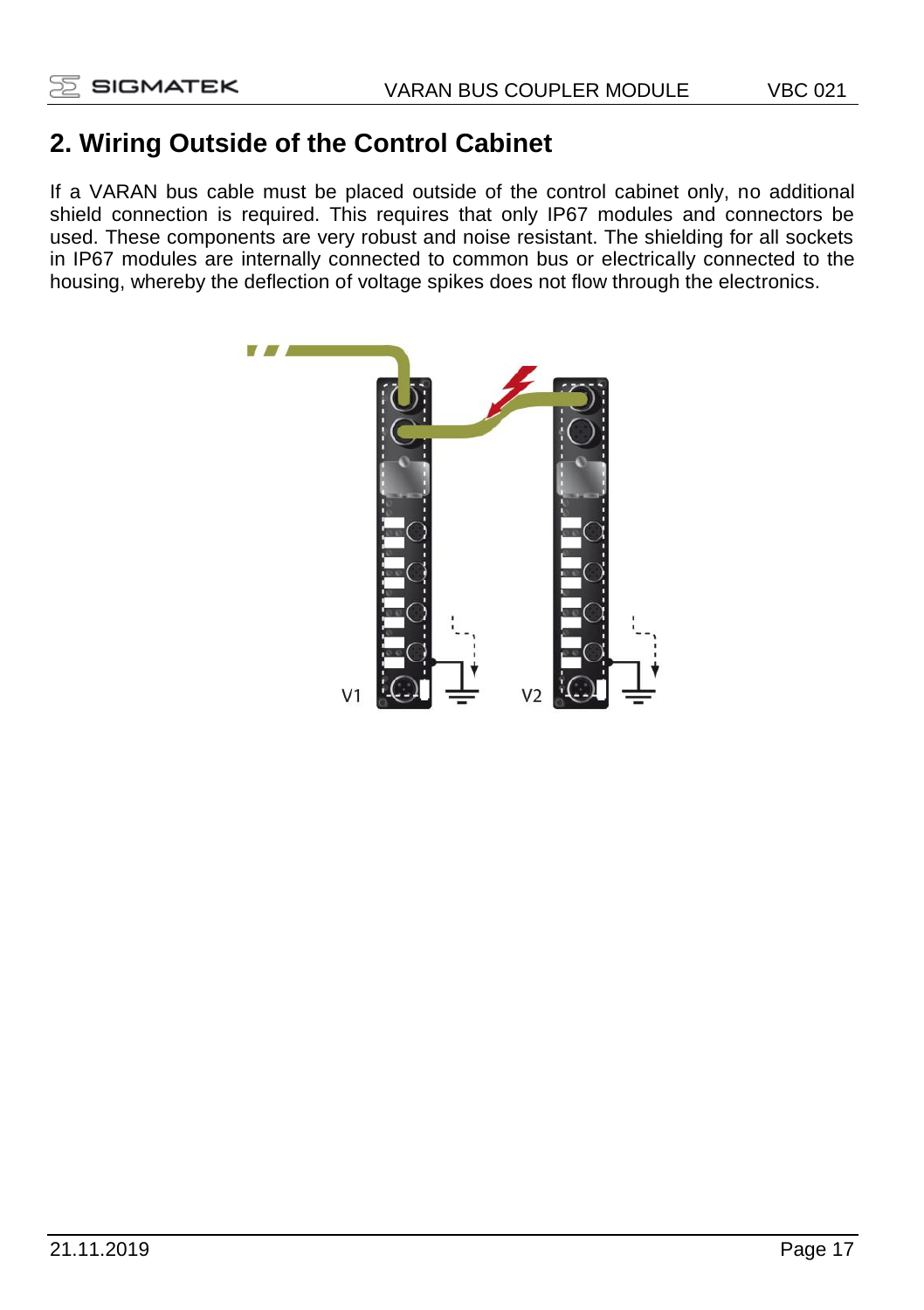## **3. Shielding for Wiring Within the Control Cabinet**

Sources of strong electromagnetic noise located within the control cabinet (drives, Transformers, etc.) can induce interference in a VARAN bus line. Spike voltages are deflected over the metallic housing of a RJ45 connector. Noise is conducted through the control cabinet housing without further action from the electronic components To eliminate sources of noise during data transfer, it is recommended that the shielding for all electronic components be connected within the control cabinet.

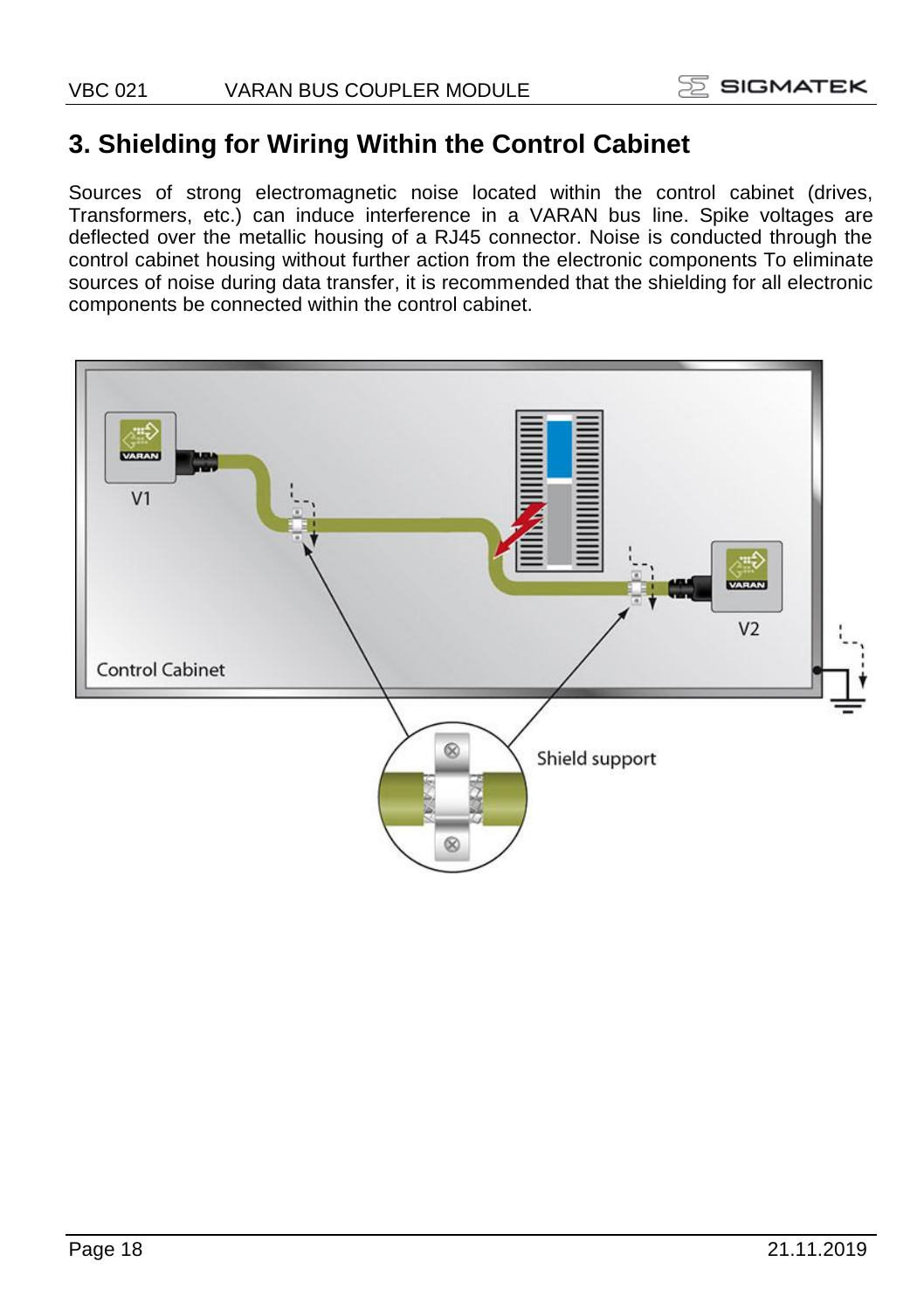# **4. Connecting Noise-Generating Components**

With the connection of power components, which generate strong electromagnetic interference, it is also critical to ensure correct shielding. The shielding should be placed before a power component (or a group thereof).